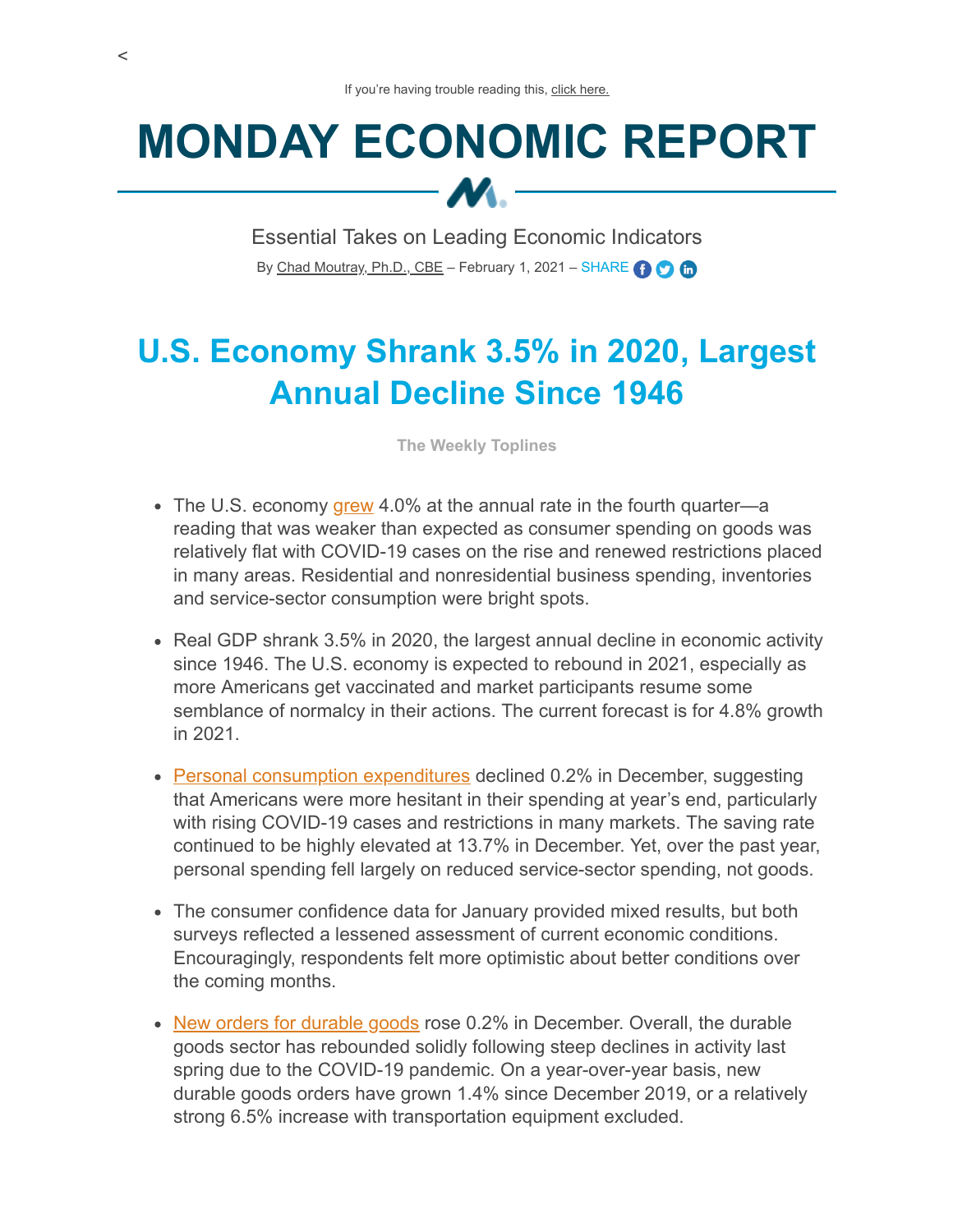- The [Dallas](https://www.dallasfed.org/research/surveys/tmos/2021/2101.aspx), [Kansas City](https://www.kansascityfed.org/~/media/files/publicat/research/indicatorsdata/mfg/2021/kcfed_manufsurvey_2021jan28.pdf) and [Richmond](https://www.richmondfed.org/-/media/richmondfedorg/research/regional_economy/surveys_of_business_conditions/manufacturing/2021/pdf/mfg_01_26_21.pdf) Federal Reserve Banks each reported rising manufacturing activity in January, and survey respondents remained upbeat in their outlook for the next six months. At the same time, raw material costs escalated sharply, particularly with lingering supply chain constraints in the market.
- The Federal Reserve [kept short-term interest rates unchanged,](https://www.federalreserve.gov/newsevents/pressreleases/monetary20210127a.htm) as expected, but also noted, "The path of the economy will depend significantly on the course of the virus, including progress on vaccinations." The Federal Open Market Committee will reevaluate its monetary policy stance based on incoming data, but it is widely expected to keep interest rates unchanged for at least all of 2021.
- The [PCE deflator](https://www.bea.gov/sites/default/files/2021-01/pi1220.pdf) rose 0.4% in December. It increased 1.3% year-over-year, and core inflation, which excludes food and energy costs, has increased 1.5% over the past 12 months. Despite higher costs recently, the core PCE deflator has remained below 2% for 25 consecutive months.
- [New single-family home sales](https://www.census.gov/construction/nrs/pdf/newressales.pdf) rose 1.6% at the annual rate in December, with activity continuing to be buoyed by mortgage rates that are near historic lows. Over the past 12 months, new single-family home sales have jumped 15.2%, but inventories remain very low.



### U.S. Real Gross Domestic Product, Annual Growth Rate, 2000-2020

**Economic Indicators**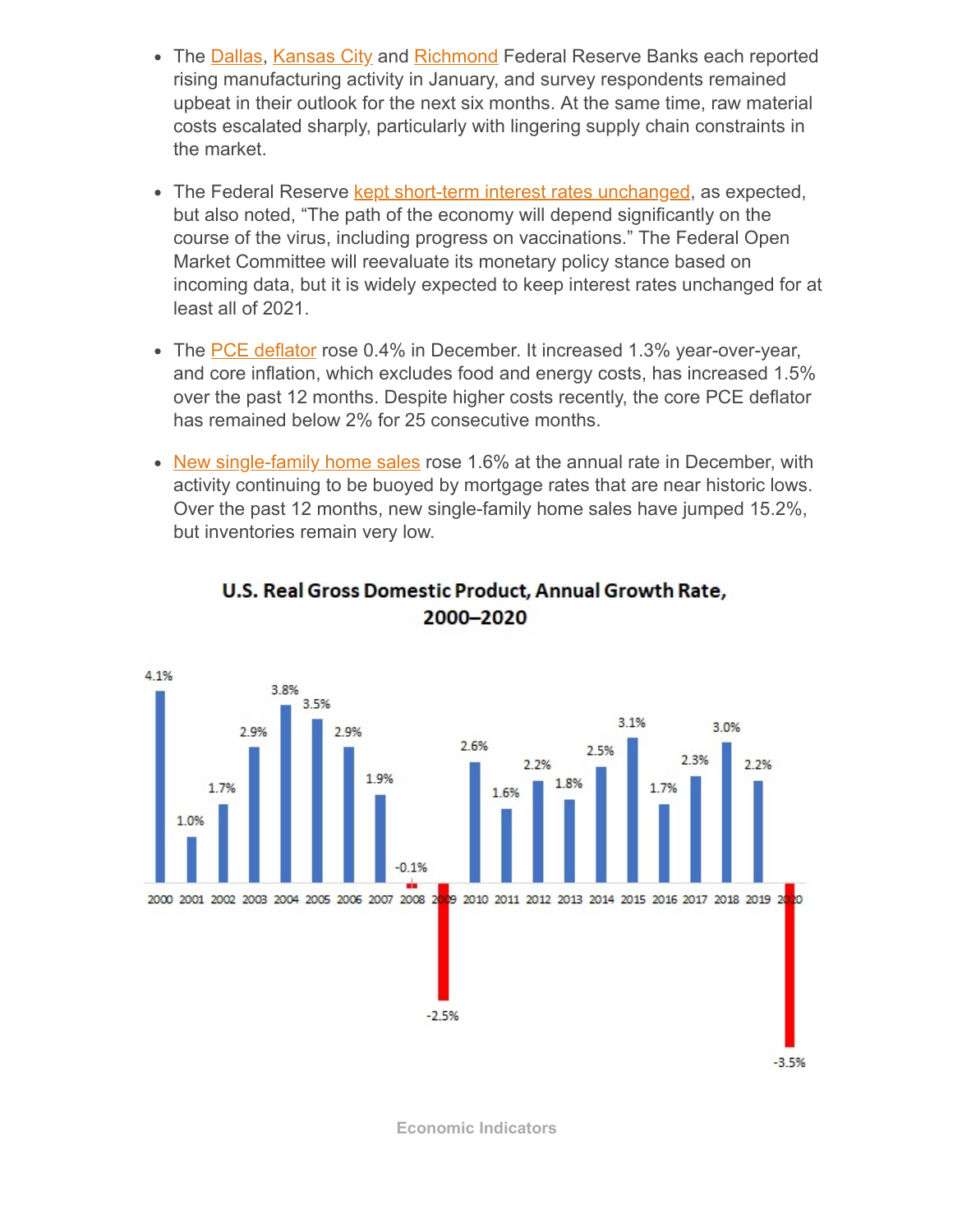**Last Week's Indicators:** (Summaries Appear Below)

**Monday, January 25** *Chicago Fed National Activity Index Dallas Fed Manufacturing Survey*

**Tuesday, January 26** *Conference Board Consumer Confidence Richmond Fed Manufacturing Survey State Employment Report*

**Wednesday, January 27** *Business Employment Dynamics Durable Goods Orders and Shipments FOMC Monetary Policy Statement*

#### **Thursday, January 28** *Conference Board Leading Indicators Gross Domestic Product (Fourth Quarter 2020) International Trade in Goods (Preliminary) Kansas City Fed Manufacturing Survey New Home Sales*

**Friday, January 29** *Employment Cost Index Personal Consumption Expenditures Deflator Personal Income and Spending University of Michigan Consumer*

*Sentiment*

*Weekly Initial Unemployment Claims*

#### **This Week's Indicators:**

#### **Monday, February 1**

*Construction Spending ISM® Manufacturing Purchasing Managers' Index®*

**Tuesday, February 2** *None*

**Wednesday, February 3** *ADP National Employment Report*

**Thursday, February 4** *Factory Orders and Shipments Productivity and Costs Weekly Initial Unemployment Claims*

## **Friday, February 5**

*BLS Employment Report International Trade Report*

**Deeper Dive**

**[Business Employment Dynamics:](https://www.bls.gov/news.release/pdf/cewbd.pdf)** Manufacturing experienced a net decrease of 888,000 jobs in the second quarter of 2020, extending the net decline of 54,000 in the first quarter. Manufacturers had gross job gains of 272,000 in the second quarter, with 234,000 from expanding establishments and 38,000 from new establishments. At the same time, gross job losses amounted to 1,160,000 in the second quarter, with 1,081,000 from contracting establishments and 79,000 from closing establishments. Overall, there was a [net change](https://www.bls.gov/web/cewbd/table5_5.txt) of 9,000 fewer establishments in the manufacturing sector in the second quarter, with 19,000 manufacturing establishments closing.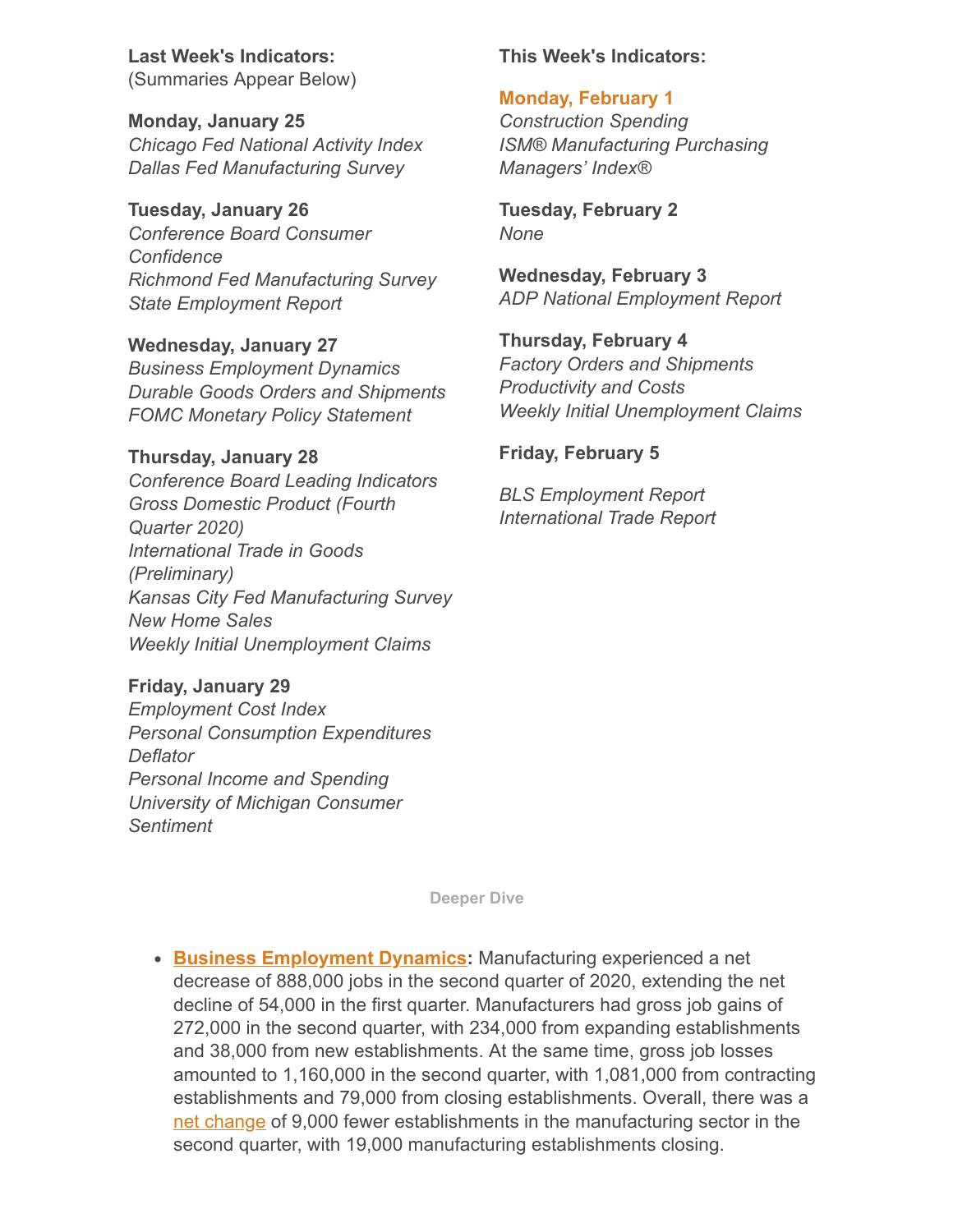In addition, there <u>were</u> 5,000 manufacturing start-ups in the second quarter, or a [rate](https://www.bls.gov/web/cewbd/table10_5.txt) of 1.6% of all establishments in the sector. Those new establishments (or "births") employed 21,000 workers in the second quarter, the same pace as in the first quarter but down from 24,000 in the fourth quarter of 2019. The pace of manufacturing start-ups has been relatively flat for about a decade, and notably, entrepreneurship in the sector (as well as economy-wide) has slowed from the rates in the 1990s and early 2000s.

**[Chicago Fed National Activity Index:](https://www.chicagofed.org/publications/cfnai/index)** The Chicago Federal Reserve Bank's National Activity Index rose from 0.31 in November to 0.52 in December, with the data remaining positive for the eighth straight month. Readings above zero are consistent with the U.S. economy expanding above its historical trend. The three-month moving average edged up from 0.59 in November to 0.61 in December. This report continues to provide some encouragement that the nation is beyond the worst of the recession, with growth stabilizing even as challenges persist.

For its part, manufacturing production increased 0.9% in December, also expanding for the eighth consecutive month. Nonetheless, output in the sector remained 2.6% below the pre-pandemic level seen last February. Productionrelated indicators added 0.44 to December's NAI, up from contributing 0.13 in November. Employment-related indicators also slowed, but they added 0.13 to the topline. In contrast, personal consumption and housing indicators subtracted 0.09, largely on weakness in consumer spending in December.

**[Conference Board Consumer Confidence:](https://www.conference-board.org/data/consumerconfidence.cfm)** While consumer confidence ticked higher overall, up from 87.1 in December to 89.3 in January, the Conference Board noted a weakening in Americans' assessment of the current economic environment. Sentiment has decreased as new COVID-19 restrictions are imposed in many areas. With that said, the headline index rose on improved perceptions of the outlook for the next six months.

The underlying data reflected the mixed picture. The percentage of respondents suggesting that business conditions were "good" edged up from 15.4% to 15.8%, but with the percentage feeling that conditions were "bad" rising from 39.7% to 42.8%. Those completing the survey also had a weakened assessment of the labor market, with the percentage of respondents feeling jobs were "plentiful" decreasing from 21.0% to 20.6%. At the same time, those saying jobs were "hard to get" rose from 22.9% to 23.8%.

Yet, respondents also expressed optimism for stronger economic conditions moving forward. The percentage of consumers anticipating better business conditions over the next six months increased from 29.5% to 33.7%, with those predicting a worsening of conditions ticking down from 22.0% to 18.1%. At the same time, the percentage of respondents expecting more jobs in the next six months rose from 28.0% to 31.3%, with those expecting fewer jobs inching down from 22.2% to 21.4%.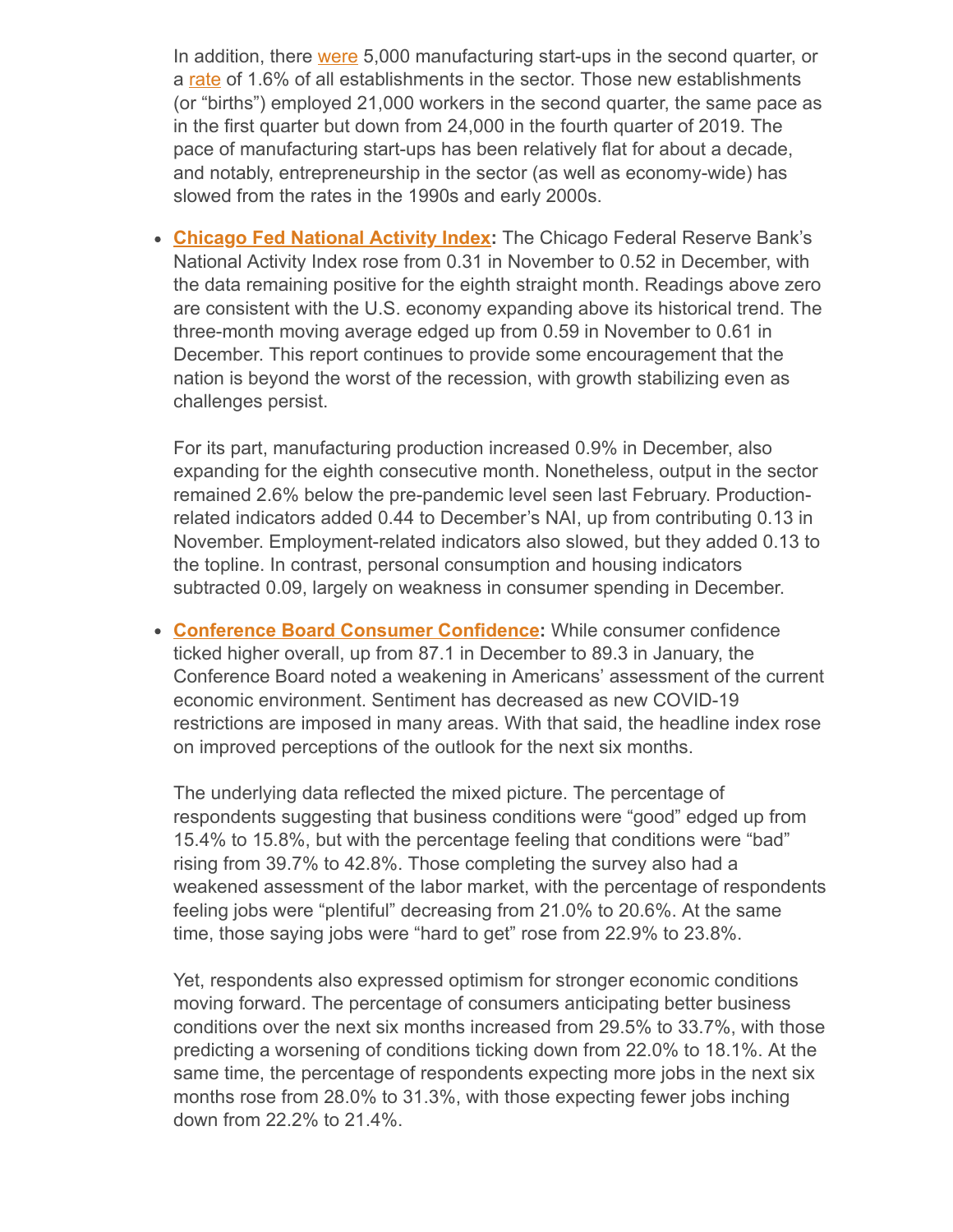**[Conference Board Leading Indicators](https://www.conference-board.org/pdf_free/press/US%20LEI%20-%20Tech%20Notes%20JANUARY%202021.pdf):** The Leading Economic Index rose 0.3% in December, slowing from the 0.7% gain in November but rising for the eighth consecutive month. Still, the LEI remained 2.1% lower than the prepandemic levels in February. New manufacturing orders contributed positively to the LEI for the seventh straight month. Other bright spots in December included the average workweek of production workers, building permits, the interest rate spread, lending conditions and the stock market. At the same time, consumer confidence and initial unemployment claims both pulled the LEI lower for the month.

Meanwhile, the Coincident Economic Index also increased 0.3% in December, but the measure remained down 4.0% since February despite rising for the eighth consecutive month. Manufacturing and trade sales were a drag on the CEI in December, with disappointing retail sales data for the month. The three other components—industrial production, nonfarm payrolls and personal income less transfer payments—contributed positively in December. For its part, manufacturing production rose 0.9% in December. However, output in the sector remained 2.6% below pre-pandemic levels.

**[Dallas Fed Manufacturing Survey:](https://www.dallasfed.org/research/surveys/tmos/2021/2101.aspx)** Manufacturing activity expanded for the sixth straight month in January but at the slowest pace since July. The composite index of general business conditions declined from 10.5 in December to 7.0 in January, with easing growth for new orders, production, shipments and employment. Encouragingly, the number of hours worked increased at the fastest rate since September 2018, with capital expenditures improving to the best reading since December 2019. At the same time, raw material costs have escalated, accelerating at a pace not seen since April 2011.

Looking ahead, manufacturers in the Texas district remained upbeat in their outlook for the next six months, with the forward-looking composite measure rising from 17.8 in December to 29.6 in January, the highest since October 2018. At least half of respondents predict increased new orders, shipments and production in the coming months, with 43.0% and 34.3% forecasting more hiring and capital spending, respectively. Input prices are expected to continue to accelerate rapidly, rising at the strongest rate since March 2012.

**• [Durable Goods Orders and Shipments:](https://www.census.gov/manufacturing/m3/adv/pdf/durgd.pdf)** New orders for durable goods rose 0.2% in December, slowing from the 1.2% gain in November but rising for the eighth straight month. Defense and nondefense aircraft and parts sales fell sharply, but strong increases for machinery and motor vehicles and parts, among other segments, boosted the headline measure. Excluding transportation equipment, new durable goods orders increased 0.7% in December.

Overall, the durable goods sector has rebounded solidly following steep declines in activity last spring due to the COVID-19 pandemic. On a year-overyear basis, new durable goods orders have grown 1.4% since December 2019, or a relatively strong 6.5% increase with transportation equipment excluded.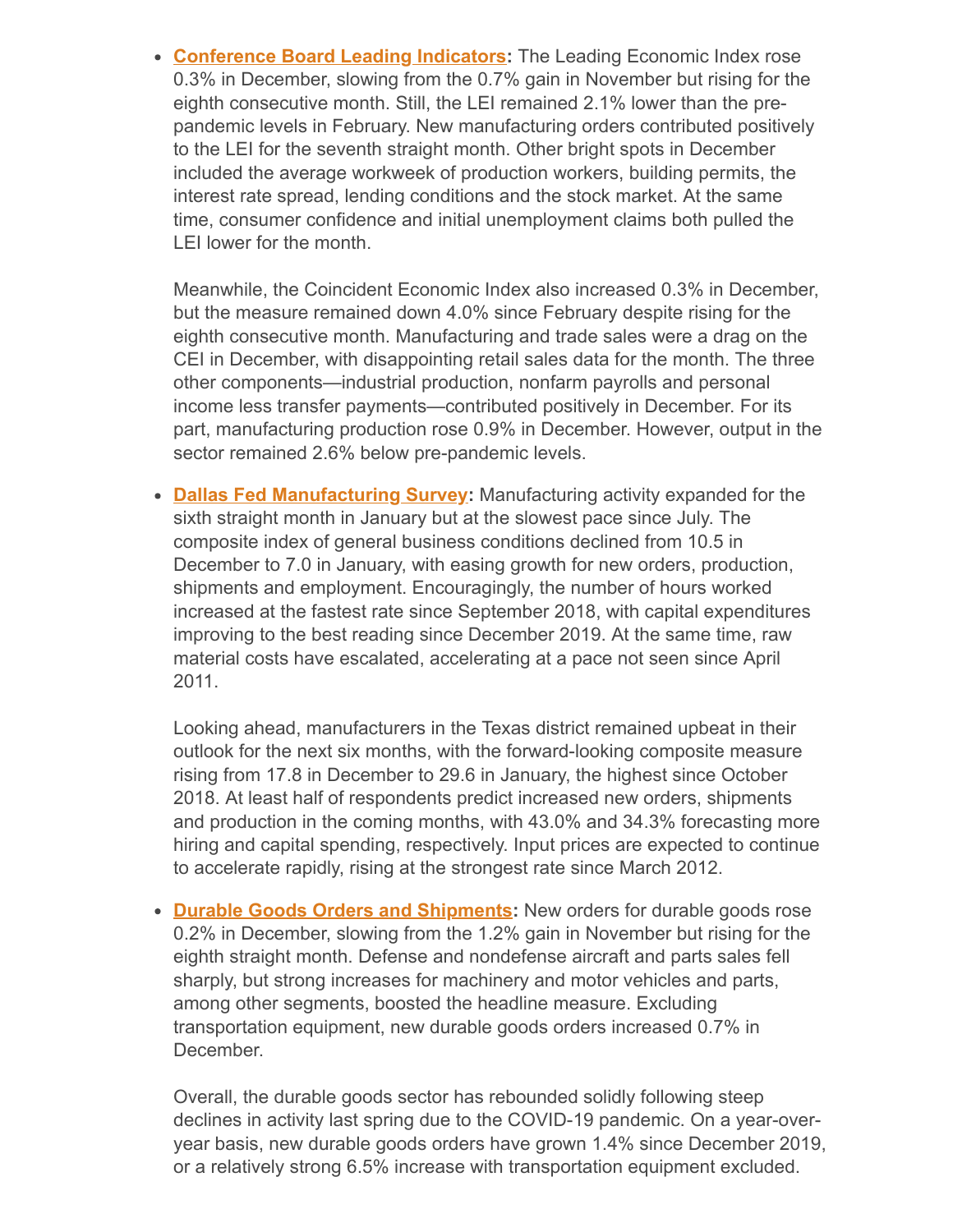Core capital goods orders have risen 7.8% over the past 12 months. Orders for nondefense capital goods excluding aircraft—a proxy for capital spending in the U.S. economy—rose 0.6% from \$71.36 billion in November to \$71.77 billion in December, a new monthly record.

Meanwhile, durable goods shipments increased 1.4% in December, with a 0.8% gain with transportation equipment excluded. Over the past 12 months, durable goods shipments have risen 3.4%. Excluding transportation, shipments have increased 4.3% year-over-year. In addition, core capital goods shipments grew 0.4% from \$69.89 billion in November to \$70.21 billion in December, an all-time high, with 6.2% growth year-over-year.

**[Employment Cost Index](https://www.bls.gov/news.release/pdf/eci.pdf):** Private manufacturing wages and salaries rose 0.6% in the fourth quarter, the same pace as in the third quarter. That translated into 2.6% growth over the past 12 months, the slowest pace since the second quarter of 2018. For all private-sector employees, wages and salaries increased 0.9% in the fourth quarter, up from 0.5% in the third quarter, with 2.8% growth year-over-year.

Benefits costs for manufacturing employees jumped 0.7% in the fourth quarter, rebounding from 0.2% in the third quarter, which was the slowest rate in two years. On a year-over-year basis, benefits have risen a modest 1.8%. Overall, total manufacturing compensation also increased 0.7% for the quarter, or 2.4% year-over-year.

**[FOMC Monetary Policy Statement:](https://www.federalreserve.gov/newsevents/pressreleases/monetary20210127a.htm)** The Federal Reserve kept short-term interest rates unchanged, as expected, citing the "tremendous human and economic hardship" caused in the economy due to COVID-19 as justification for continuing to maintain accommodative policies. The Federal Open Market Committee also noted, "The path of the economy will depend significantly on the course of the virus, including progress on vaccinations." In addition to keeping the target range for federal funds at zero to 25 basis points, the Federal Reserve will also continue to increase its holdings of Treasury and mortgage-backed securities in an effort to help facilitate economic growth and maintain sufficient liquidity in the marketplace.

The FOMC will reevaluate its monetary policy stance based on incoming data, but it is widely expected to keep interest rates unchanged for at least all of 2021.

**[Gross Domestic Product \(Fourth Quarter\):](https://apps.bea.gov/iTable/iTable.cfm?reqid=19&step=2#reqid=19&step=2&isuri=1&1921=survey)** The U.S. economy slowed in the fourth quarter, with consumer spending on goods pausing with COVID-19 cases on the rise and renewed restrictions placed in many areas. Real GDP rose 4.0% at the annual rate in the fourth quarter, and the U.S. economy shrank 3.5% in 2020, the largest annual decline in economic activity since 1946. The U.S. economy is expected to rebound in 2021, especially as more Americans get vaccinated and market participants resume some semblance of normalcy in their actions. The current forecast is for 4.8% growth in 2021.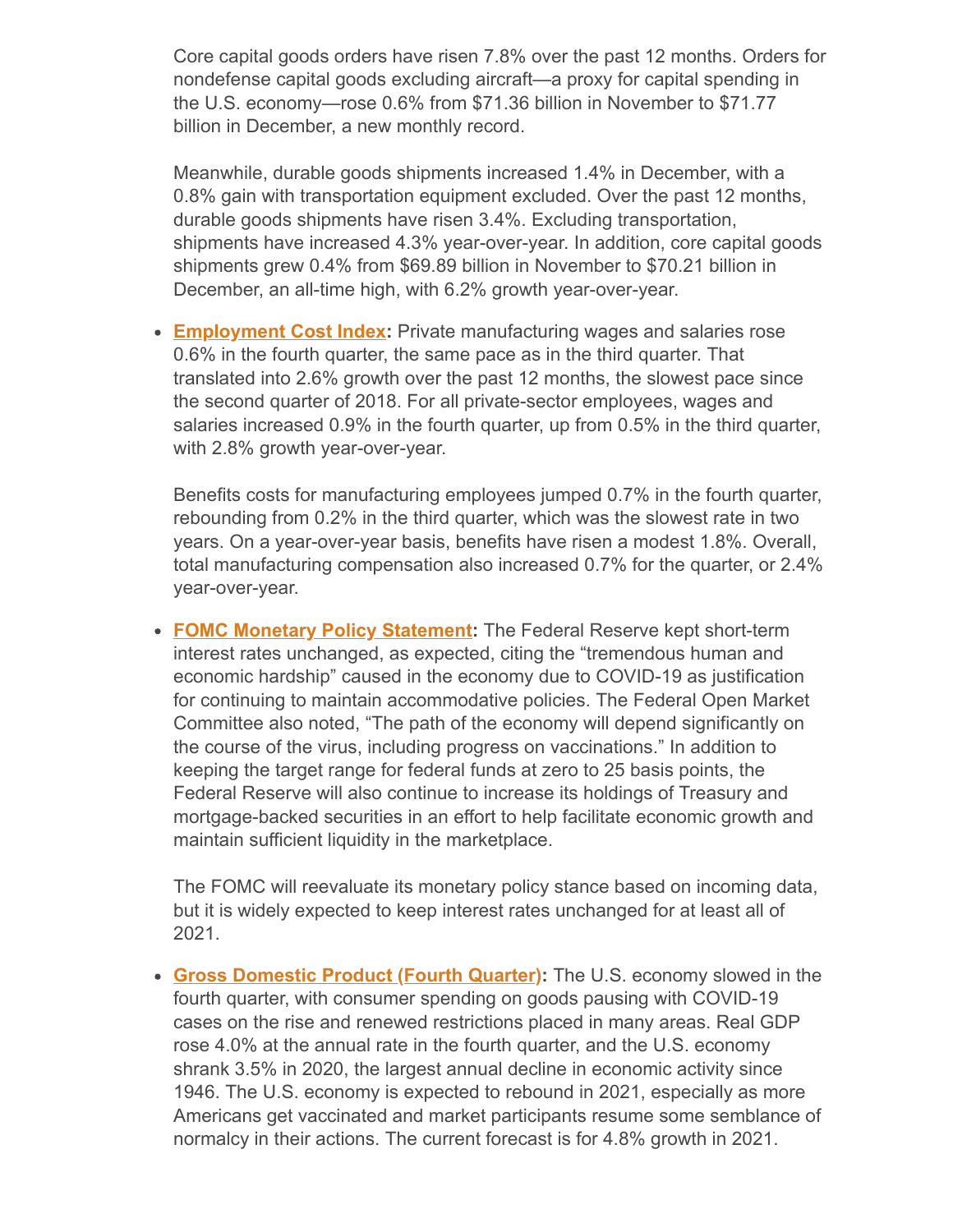Breaking down the details in this report:

- **Personal consumption expenditures** increased an annualized 2.5% in the fourth quarter, largely from a 4.0% gain in spending on services. Goods spending fell 0.4% in the quarter, with durable goods flat and nondurable goods purchasing down 0.7%. Service-sector spending contributed 1.80% to real GDP growth, but goods spending subtracted 0.10%.
- **Business investment** rose solidly, up 25.3% at the annual rate in the fourth quarter, rebounding for the second straight report. In the fourth quarter, nonresidential and residential investment grew 13.8% and 33.5%, respectively. Spending on structures increased (up 3.0%) for the first time since the third quarter of 2019, with solid growth rates for equipment and intellectual property products. The housing market remained a bright spot. Overall, business fixed investment added 4.06% to topline GDP growth in the fourth quarter, with spending on inventories contributing another 1.04%.
- **Net exports of goods and services** subtracted 1.52% from topline growth in the fourth quarter, dragging down real GDP for the second consecutive quarter. Trade activity continued to bounce back, but with imports recovering faster than exports. Goods exports and imports rose 31.1% and 30.8% at annual rates in the fourth quarter. Real goods exports have declined 3.6% over the past 12 months, but real goods imports have increased 5.3% over that time frame.
- **Government spending** subtracted 0.22% from real GDP growth in the fourth quarter. Federal government spending fell 0.5% at the annual rate in the fourth quarter, extending the 6.2% decline in the third quarter. At the same time, state and local government spending declined 3.9% and 1.7% in the third and fourth quarters, respectively, highlighting economic challenges.
- **[International Trade in Goods \(Preliminary\):](https://www.census.gov/econ/indicators/advance_report.pdf)** In advance statistics, the goods trade deficit pulled back from an all-time high, down from \$85.49 billion in November to \$82.47 billion in December. Goods exports increased from \$127.54 billion to \$133.44 billion, the best reading since February. That was enough to outpace the gain in goods imports, which increased from \$213.02 billion to \$215.90 billion, the strongest pace since December 2018. Each has bounced back following steep declines in the spring due to the COVID-19 pandemic and global recession.

Strength in automotive vehicles; capital goods; foods, feeds and beverages; and industrial supplies led the increase in goods exports in December. At the same time, goods imports were supported by strength in automotive vehicles and industrial supplies, but imports for consumer goods and foods, feeds and beverages were lower. Final data will be released Feb. 5, which will also include the service-sector trade surplus.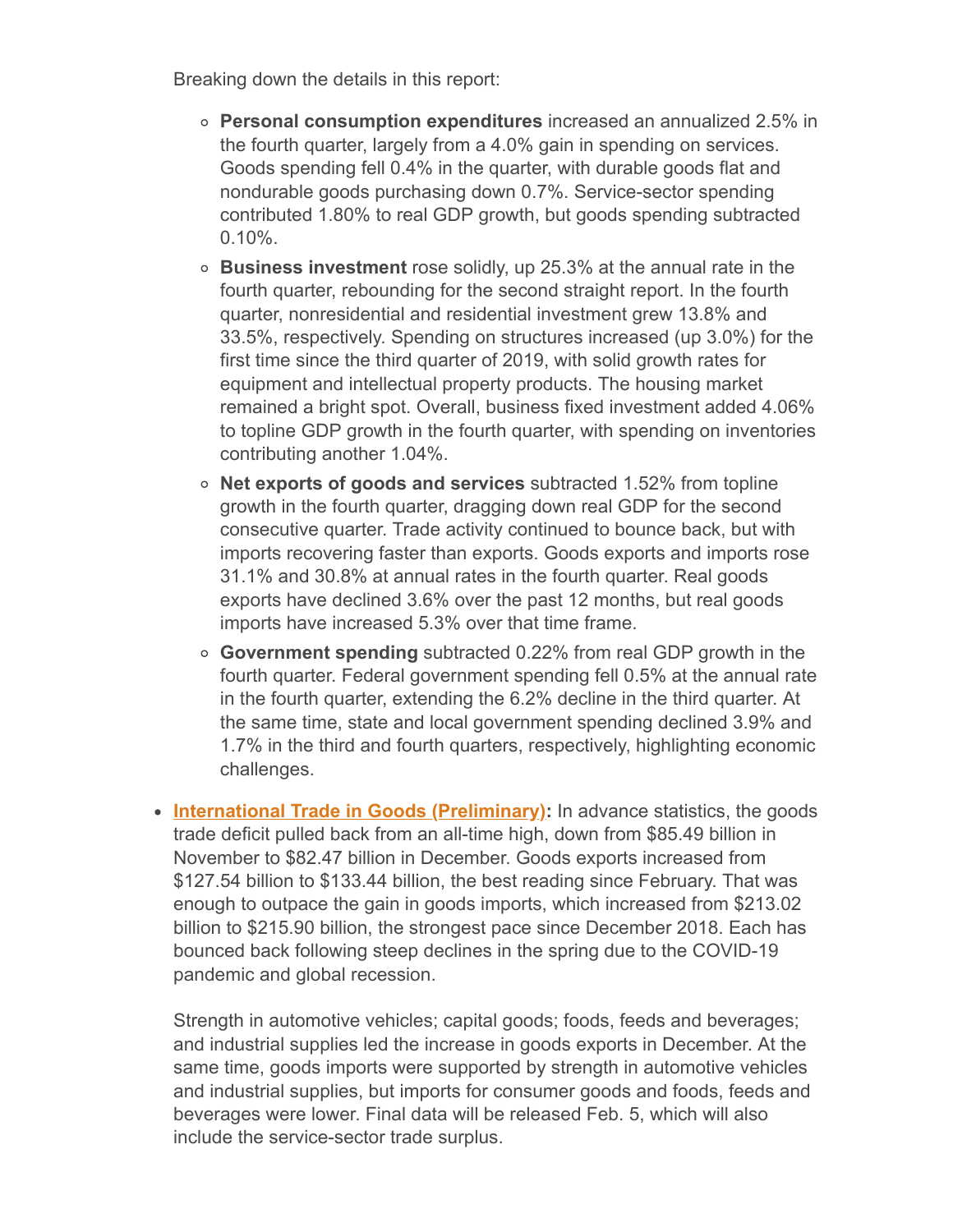**[Kansas City Fed Manufacturing Survey](https://www.kansascityfed.org/~/media/files/publicat/research/indicatorsdata/mfg/2021/kcfed_manufsurvey_2021jan28.pdf):** Manufacturing activity expanded for the eighth straight month, with the composite index of general business conditions rising from 14 in December to 17 in January, the best reading since November 2018. Growth accelerated for new orders, exports, shipments, production and employment in January, starting the new year off on a high note. At the same time, prices for raw materials jumped at the fastest pace since April 2011, with the sample comments noting supply chain constraints and higher commodity costs, particularly for steel.

Respondents continued to feel cautiously positive about additional growth over the next six months, with solid expansions expected for new orders, production and hiring and modest gains for capital spending and exports. The forwardlooking composite index was the best since September 2018. With that said, 93% said that "widespread COVID-19 vaccination is important to their firm's overall business outlook for 2021."

• **[New Home Sales:](https://www.census.gov/construction/nrs/pdf/newressales.pdf)** New single-family home sales rose 1.6% from 829,000 units at the annual rate in November to 842,000 units in December. Sales strengthened in the Midwest and West in the latest data, but decreased in the Northeast and South. While these data remain below July's pace (979,000 units), which was the best since December 2006, new home sales remain elevated overall, buoyed by mortgage rates that are near historic lows. Over the past 12 months, new single-family home sales have jumped 15.2%, up from 731,000 units in December 2019 and with robust gains in each region of the country except the Northeast.

There were 4.3 months of supply on the market in December, but inventories of new homes for sales remain low overall. For instance, there were 5.3 months of supply on the market one year ago. The median sales price registered \$355,900 in December, up 8.0% year-over-year.

**• [Personal Consumption Expenditures Deflator:](https://www.bea.gov/sites/default/files/2021-01/pi1220.pdf)** After being flat in both October and November, the PCE deflator rose 0.4% in December. Overall, the PCE deflator has risen 1.3% year-over-year, and core inflation, which excludes food and energy costs, has increased 1.5% over the past 12 months. Energy prices jumped 4.2% in December, with food costs rising 0.2%. On a year-overyear basis, energy prices have fallen 7.6%, with food prices up 3.9%.

Despite higher costs in recent months, the core PCE deflator has remained below 2% for 25 consecutive months. More than anything, the Federal Reserve remains more worried about economic growth than inflation, as seen in the extraordinary measures taken over the past few months to help prop up the economy and to address credit and liquidity concerns in financial markets.

**[Personal Income and Spending](https://www.bea.gov/sites/default/files/2021-01/pi1220.pdf):** Personal consumption expenditures declined 0.2% in December, pulling back for the second straight month. Durable and nondurable goods purchases fell 1.0% and 0.7% in December, respectively, with service-sector spending edging up 0.1%. These data suggest that Americans felt more hesitant in their spending in November and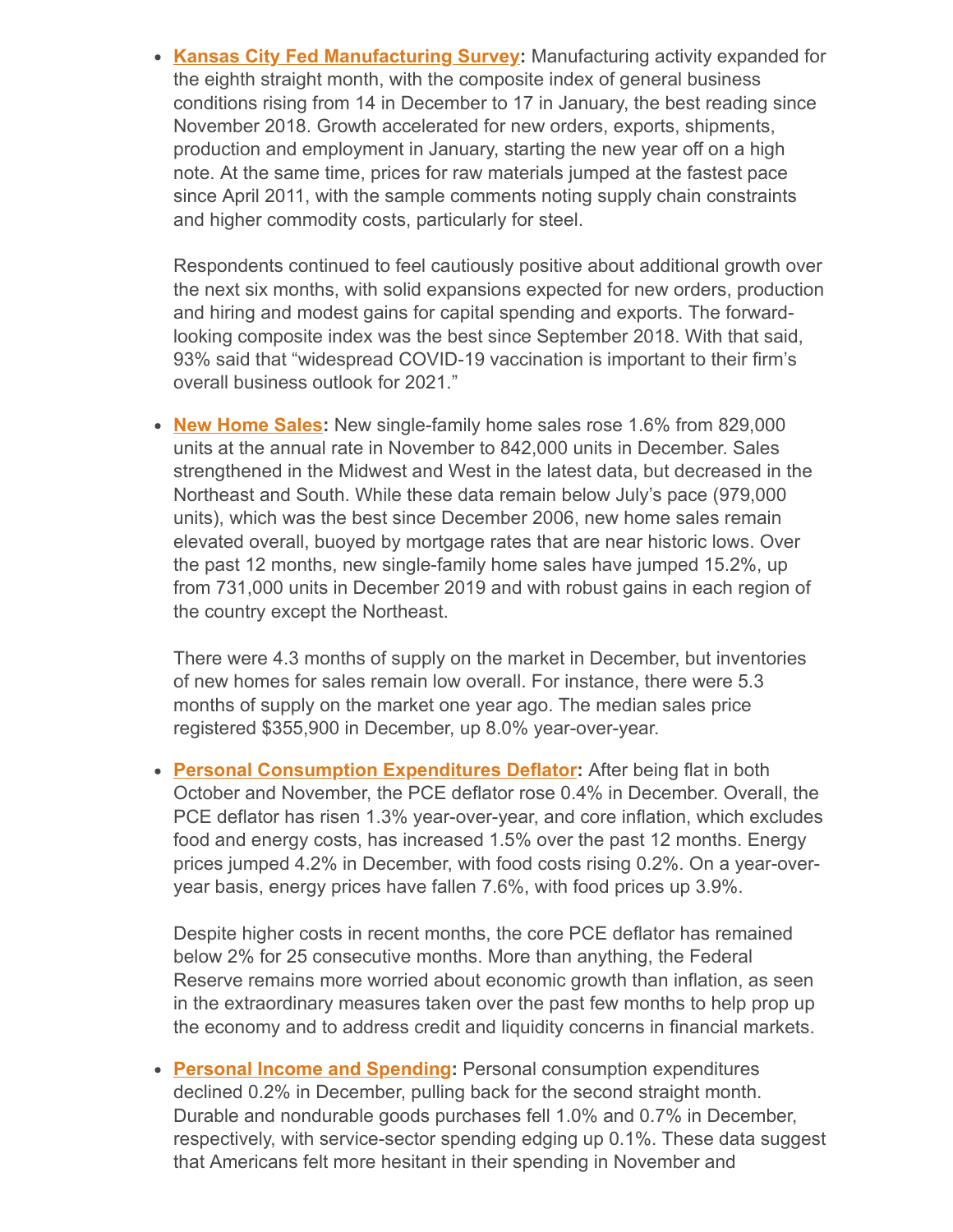December, particularly with rising COVID-19 cases and restrictions in many markets. The saving rate continued to be highly elevated at 13.7% in December, up from 12.9% in November. The saving rate averaged 16.2% in 2020, well above the 7.5% average in 2019. As such, consumers felt significantly more cautious in their purchasing in 2020 in light of the pandemic and economic recession.

Over the past 12 months, personal spending has fallen 2.0% since December 2019. Consumers spent 5.4% less on services in December than one year earlier. More encouragingly, durable and nondurable goods spending rose 11.0% and 2.5% year-over-year, respectively.

Meanwhile, personal income rose 0.6% in December following declines in both October and November. The data were heavily influenced by transfer payments in 2020, including in December. Unemployment insurance has soared from \$27.8 billion in February to \$1.40 trillion in June. In the latest data, it increased from \$281.2 billion in November to \$321.4 billion in December. Overall, personal income has risen 4.1% over the past 12 months.

Wages and salaries rose 0.5% in December, with 2.3% growth over the past 12 months. Manufacturing wages and salaries increased from \$956.4 billion in November to \$958.1 billion in December, with 3.7% growth over the past 12 months.

**[Richmond Fed Manufacturing Survey:](https://www.richmondfed.org/-/media/richmondfedorg/research/regional_economy/surveys_of_business_conditions/manufacturing/2021/pdf/mfg_01_26_21.pdf)** Manufacturing businesses in the Richmond Federal Reserve Bank's district expanded for the seventh straight month, but with the composite index of general business activity easing from 19 in December to 14 in January. The underlying data slowed for most of the key measures, including new orders, shipments, capacity utilization and capital expenditures. In contrast, hiring accelerated somewhat, and firms continued to cite challenges with finding talent. Meanwhile, the forward-looking indicators remained encouraging, with manufacturers in the district expecting continued growth in activity over the next six months.

Raw material costs jumped from 2.10% at the annual rate in December to 3.11% in January, the fastest pace since March 2019. In addition, respondents anticipate an annualized 3.06% increase in costs six months from now, up from 2.76% in the prior survey and the highest since February 2020.

**[State Employment Report](https://www.bls.gov/news.release/pdf/laus.pdf):** Wisconsin created the most net new manufacturing jobs in December, adding 6,500 workers. Other states with notable employment growth for the month included New York (up 5,100), Georgia (up 4,500), North Carolina (up 4,500) and Virginia (up 4,400).

Despite gains over the past eight months, manufacturing employment figures remain down by 543,000 since the COVID-19 pandemic began. Since February 2020, the states with the largest job decreases in the sector included California (down 99,900), Michigan (down 61,500), New York (down 37,800), Indiana (down 36,100), Pennsylvania (down 33,600), Ohio (down 31,900) and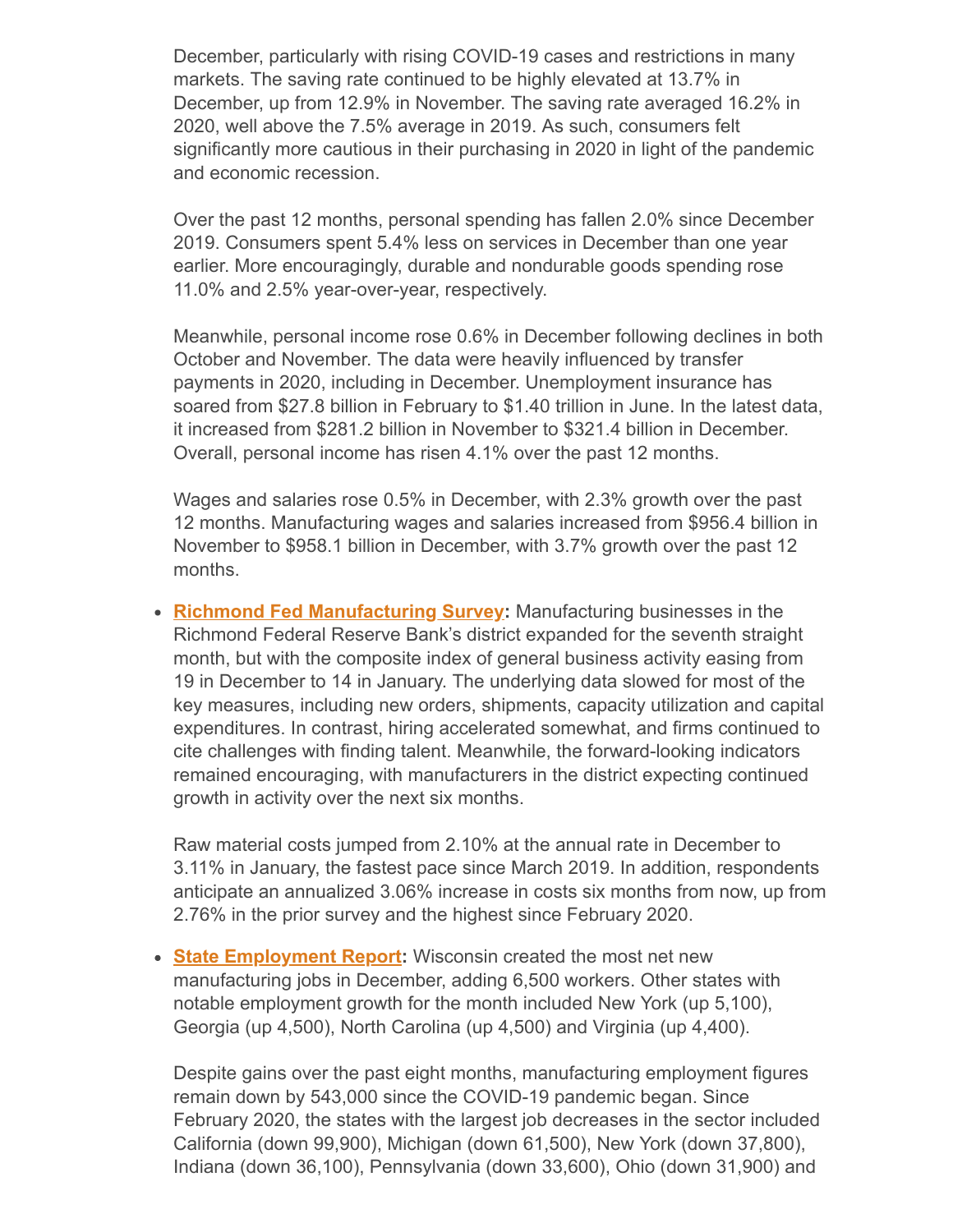North Carolina (down 31,500).

In contrast, six states have higher employment in the sector since the pandemic began last February: Utah (up 4,600), Idaho (up 3,300), Colorado (up 2,000), South Carolina (up 1,800), Iowa (up 600) and West Virginia (up 500).

The national unemployment rate remained at 6.7% in December, and the unemployment rate fell in 19 states in the latest data. Hawaii had the highest unemployment rate in the country at 9.3%, followed closely by Nevada (9.2%) and California (9.0%). At the other end of the spectrum, the lowest unemployment rates in the United States in December occurred in Nebraska (3.0%), South Dakota (3.0%), Iowa (3.1%) and Vermont (3.1%).

- **[University of Michigan Consumer Sentiment \(Revision\):](http://www.sca.isr.umich.edu/)** Consumer confidence declined from 80.7 in December to 79.0 in January, according to revised data from the University of Michigan and Thomson Reuters. That was a slight downward revision from the previous estimate, which was 79.2. Overall, Americans felt less upbeat in their assessment of both current economic conditions and the outlook for the coming months. Wide disparities along partisan lines remained, with Democrats feeling more positive than Republicans post-election. The rise in COVID-19 cases and political challenges served as drags on confidence in January, despite optimism surrounding vaccinations and the prospects of normalization at some point later this year.
- **[Weekly Initial Unemployment Claims](https://www.dol.gov/ui/data.pdf):** Initial unemployment claims totaled 847,000 for the week ending Jan. 23, pulling back for the second straight release, down from 914,000 claims for the week ending Jan. 16. Despite overall progress, particularly since last spring, the pace of first-time unemployment insurance claims remains highly elevated, illustrating continuing pain in labor markets.

Meanwhile, continuing claims declined from 4,974,000 for the week ending Jan. 9 to 4,771,000 for the week ending Jan. 16, the lowest level since the week ending March 28, 2020, but still too high and consistent with 3.4% of the workforce.

At the same time, 18,282,090 Americans received some form of unemployment insurance benefit (including state and federal programs) for the week ending Jan. 9. This figure represents a sizable increase from 15,988,595 for the week ending Jan. 2, largely on significant gains for pandemic assistance, which was strengthened through new legislation passed at year's end.